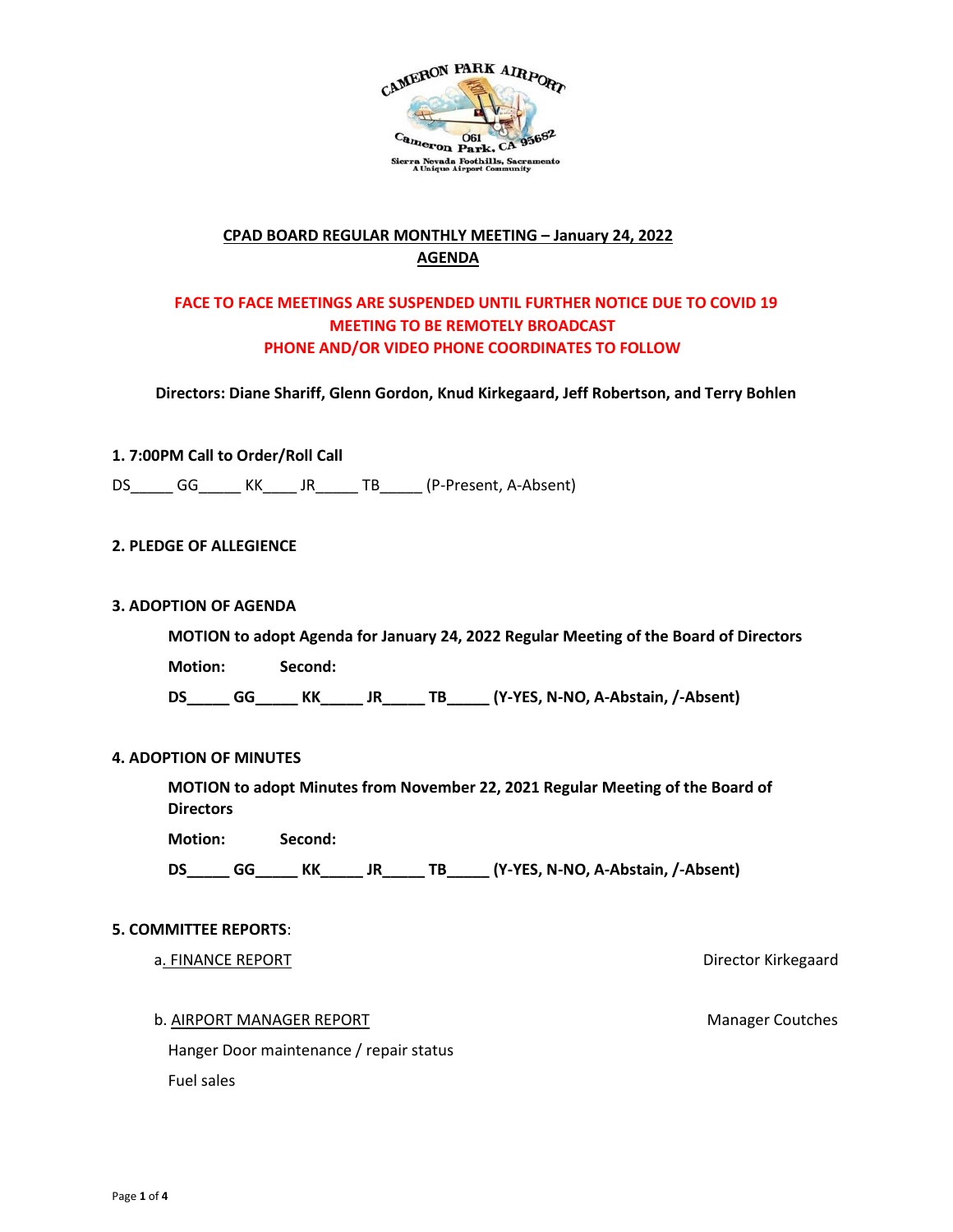

Fence Repair Status Fuel Hose Replacement status Fuel Nozzle Replacement Bonding Reel Clamp Replaced Fence Repair Status Fire Extinguisher Inspection Keycard System status Other repairs

#### c. UPDATE ON PROCUREMENT AND CONTRACTS EXAMPLE THE SUPPORT OF Director Bohlen

Fuel system repair contract - completed. – See Manager's report Hangar repair contract - status. – See Manager's report

#### d. VOLUNTEER SERVICE REPORT DIRECTOR DIRECTOR DIRECTOR DIRECTOR BOHLEN

Since the last Board Meeting in November -about 80 hours. Excellent support by resident volunteers!

Highlights: Replace brackets on North and South Gates edge sensors, clean connectors in gate controller to restore operation, lubricate gate chains to restore operation, replace grounding cable clamp at fuel pump, design, fabricate and install hangar door interlocks for hangars 7 & 8, prepare draft financial charts for public meeting, audit support, surface operations liability study, meeting preparation.

6. **PUBLIC FORUM/PUBLIC COMMENT:** Only items that are within the jurisdiction of CPAD will be considered. Statements from the floor will be heard during public forum/public comment; public comments are limited to one 5-minute comment per person per topic. Requests requiring board action will be referred to staff and brought on the next appropriate agenda.

## **7. OLD BUSINESS:**

a) Proposal by Foothill Flight Center to change their hangar lease: Increase the rent and extension of lease term. Consideration by Board process recommendation. Director Bohlen

> Infrastructure and Finance Committee to evaluate and make recommendation to the Board at the February meeting.

b) Preparation status and scheduling of public meeting on District financial status and forecast and measure. Director Bohlen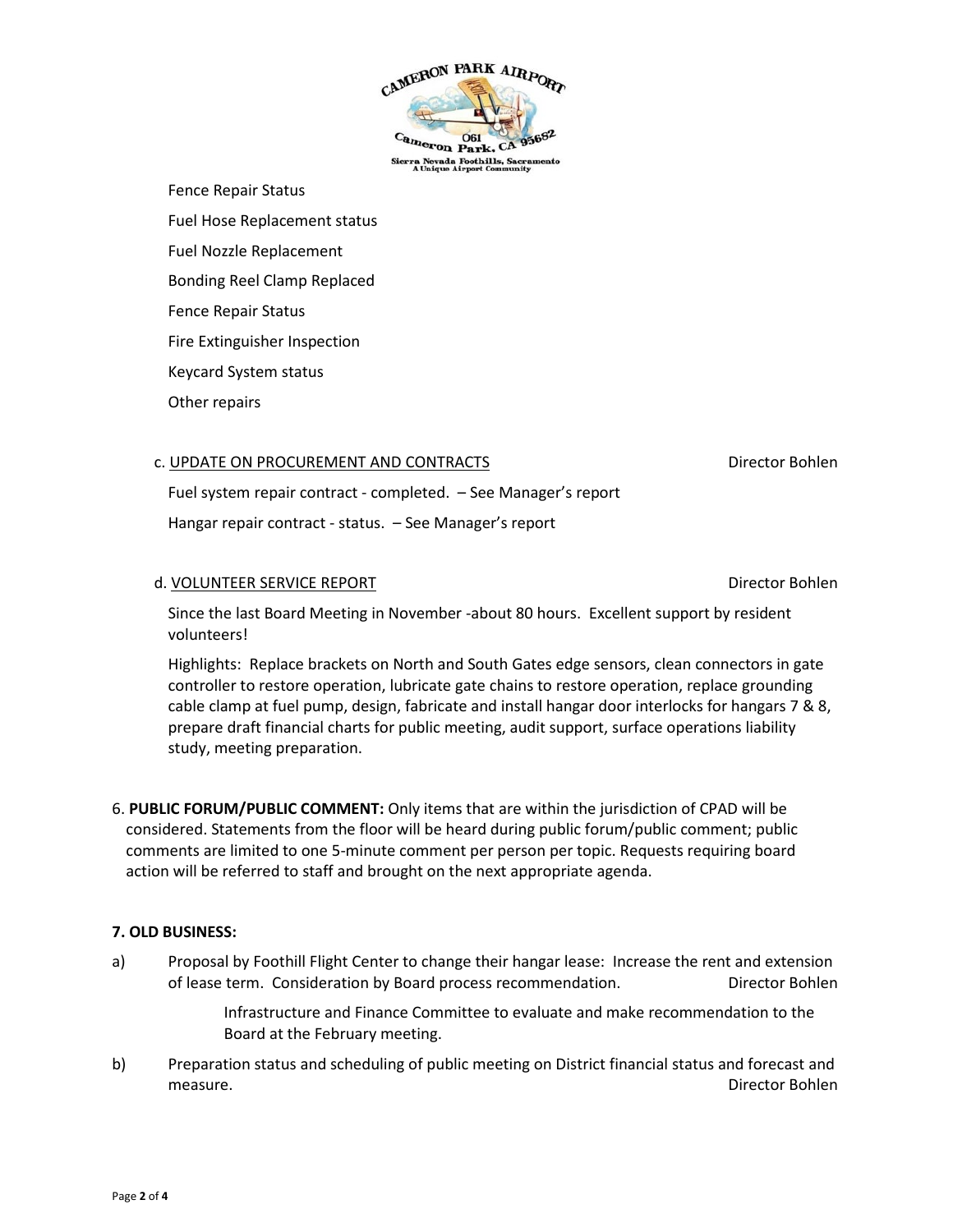

 $1<sup>st</sup>$  meeting in February TBD, hope to have in person.

c) Preparation status fuel system replacement public meeting as part of financial meeting.

|              |                                                                                                                                                     | Director Bohlen         |
|--------------|-----------------------------------------------------------------------------------------------------------------------------------------------------|-------------------------|
|              | Infrastructure and Finance Committee to conduct study. Present options, financial<br>impact, financing and schedule recommendation(s) to the board. |                         |
| d)           | Update from Dave Becker on obstruction mitigation for Sudbury property.                                                                             | David Becker            |
| e)           | Update from Dave Becker on street jurisdiction process.                                                                                             | David Becker            |
| f)           | Audit status                                                                                                                                        | Director Kirkegaard     |
| g)           | Airport Signage Update Plan - in work, target briefing at February 2022 Board Meeting                                                               | Manager Coutches        |
| h)           | Oakland Fuel Tank Report                                                                                                                            |                         |
|              |                                                                                                                                                     | <b>Manager Coutches</b> |
| $\vert$      | <b>Obstruction Mitigation Update</b>                                                                                                                | Director Bohlen         |
| j)           | Painting TAXI on each end of Boeing, status-                                                                                                        | Director Gordon         |
| $\mathsf{k}$ | Liability study of airport surface operations                                                                                                       | Director Shariff        |

## **8**. **NEW BUSINESS:**

a) Board Position Elections. In compliance with CPAD Policy 1.2.3.1, Election Procedure

1. The Board President, Vice president, Treasurer and Secretary are elected or reelected to office in the first general meeting of every calendar year. In the event of a vacancy, the vacancy will be filled at the first possible general meeting.

2. The election is always the first item of business on the agenda before New Business. If neither the previous Board President or Vice President is present, as might happen in a newly elected Board, one Board member is informally chosen at the beginning of the meeting to chair the meeting. The newly elected officers assume their roles immediately.

3. Election of an officer requires a majority vote of the Board just like a normal motion. Nominations or volunteers may be accepted by the chair in an informal fashion, but a specific motion must be made and voted upon to finalize the decision of the Board for each position. No one Board member may hold more than one position.

President

Nomination(s): Elected: